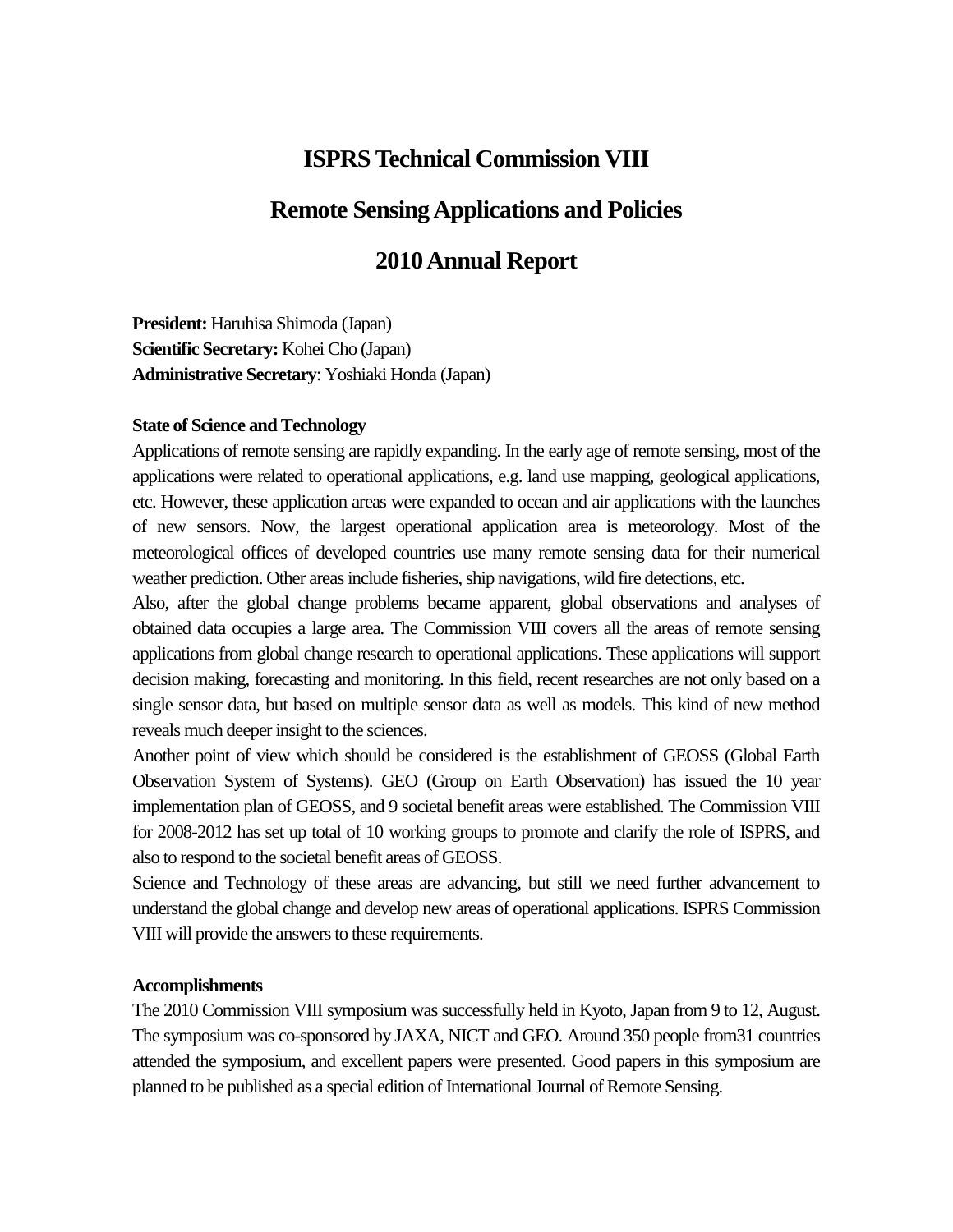#### **WG VIII/1: Disaster Management**

**Chair:** Piero Boccardo (Italy) **Co-Chairs:** T. Srinivasa Kumar (India), Robert Backhaus (Germany) **Secretary:** Fabio Giulio Tonolo (Italy) **Web Master:** Paolo Pasquali (Italy)

The mission of TC VIII/WG1 aims at informing and activating people involved in disaster monitoring, mitigation and damage assessment both from institutions and private companies. We are focused on promoting the goals of the WG as expressed in its terms of reference by means of various activities and events and in co-operation with ISPRS, other national and international organizations and satellite image-related firms. Right now, more than 100 scientists and researchers coming from more than 35 different countries are members of the WG.

#### **State of Science and Technology**

The earthquake occurred in Haiti in January 2010 and the Pakistan flood in August-September 2010, highlighted how impressive could be the impact of such disasters when related to manmade artifacts. Haiti and Pakistan have shown how geomatics could help people in need and how fast and effectively the humanitarian community could react in case of major emergencies. Different scientific symposia organized this year, such as GI4DM 2010, VALgEO 2010, where all the concerned organizations, scientists and practitioners discussed the main outcomes, outlined how many things should still be done. In particular, when facing the request to proceed with Post Disaster Need Assessments (PDNA) where the evaluation of damages is one of the major outcomes, it has been statistically demonstrated that methodologies based on a simple usage of monoscopic aerial multispectral acquisitions used for Haiti allows to determine only the 60-65% of the possible damages occurred (especially when buildings and infrastructures are involved). Concerning Pakistan, the availability of multitemporal acquisitions/surveys could allow to cope with two of the major concerns of the Organizations deployed in the affected areas: the first related to the possibility to give crucial information to search and rescue teams, the second, to represent the dynamic of flooded areas in order to organize the logistics devoted to humanitarian assistance. This means that the future road map, from the acquisition and data processing point of view, should take into account the possibility to make available multiple (both in the temporal and spectral domain) satellite images (and also stereo couple), LIDAR and interferometric radar acquisitions (for infrastructure damage assessment and more precise DSM extraction useful for basin identification) and ground surveys (all these data were, at least, partially acquired during the mentioned emergencies, but not fully exploited). In addition, a continuous and operational presence on the ground of technical teams equipped with basic acquisition devices (jointly organized with local authorities to enhance any possible disaster response capacity) should be envisaged for future emergency activations, with the aim to countercheck satellite-based analysis.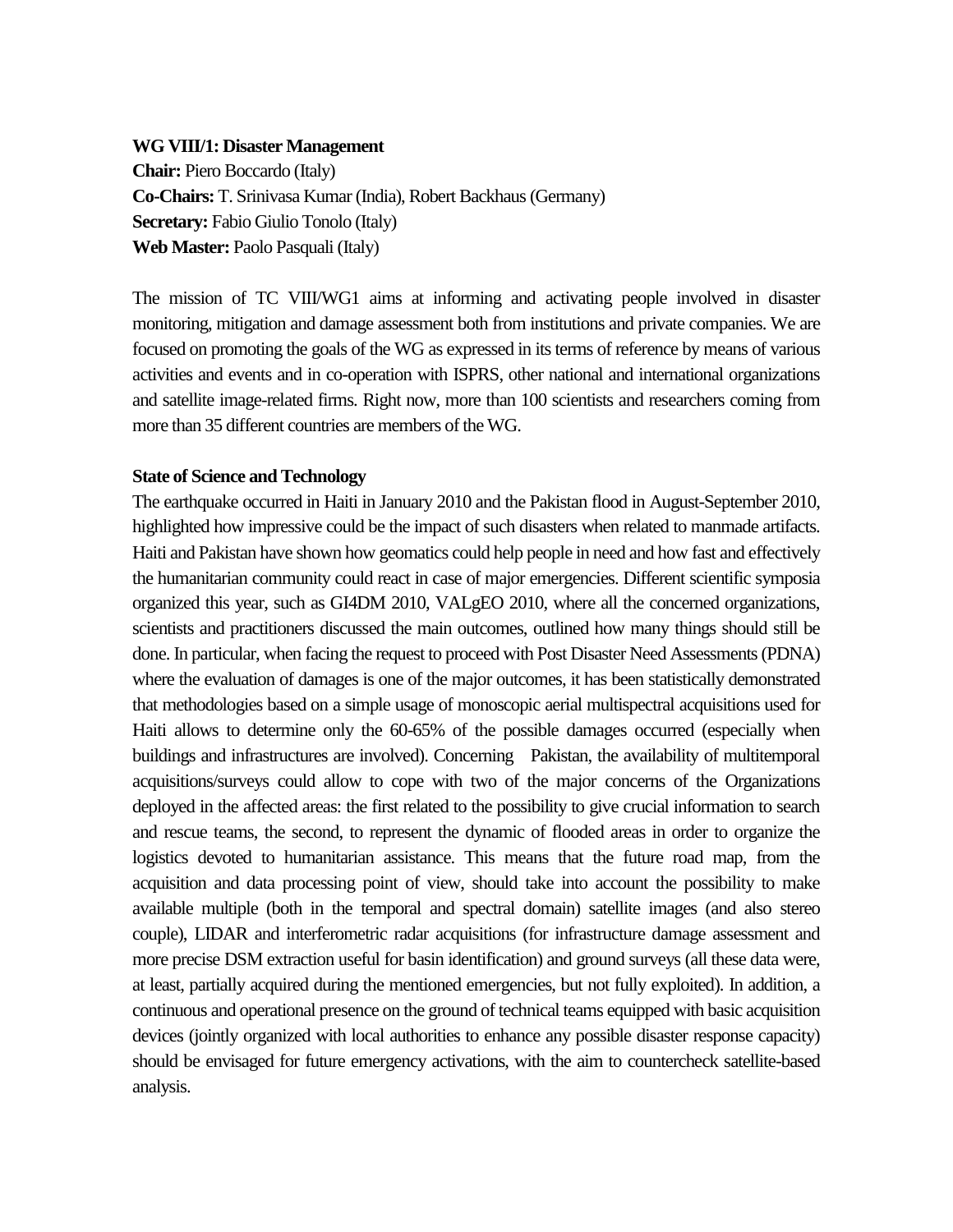#### **Accomplishments**

#### Organized Conferences

Gi4DM 2010 Geo Information for Disaster Management (February, 2010, Torino, Italy) The sixth edition of Gi4DM Conference was jointly organized by ASITA (Federazione Italiana delle Associazioni Scientifiche per le Informazioni Territoriali e Ambientali) and ISPRS (International Society for Photogrammetry and Remote Sensing). Gi4DM Conference was divided in:

- 5 Plenary Sessions: Opening, The International Organization approach to Disaster Management, GIS Solutions for Emergency Response and Preparedness, New Perspectives in Satellite and Aerial Data Acquisition, Public and Private Programmes in the Field of Emergency Response;
- 14 Oral Parallel Sessions: Climate Change, Coastal and Water Analysis, Data Acquisition for Early Impact Stage, Drought Early Warning Systems, Early Warning and Impact Tools for Floods, Earthquake Early Impact, Fires and Technological Hazards Global SDI, Landslide Monitoring and Data Processing, Monitoring and Processing, Thematic and National SDI, Urban Analysis, User Requirements, Web/GIS Applications;
- 2 Poster Sessions: Emergency Preparedness and Response, Early Warning and Impact Systems.

The conference attendees came from more than 30 countries worldwide and a broad discussion did raise especially on early warning and impact systems, the role of Spatial Data Infrastructure (SDI) and the collaborative approach to disaster management. In particular, representatives from the main operational UN Agencies (WFP and UNOOSA) explained their approach to emergencies, presenting, in the meantime, different projects related to the coordination of the intervention (UN-Spider, SpaceAid, GMES/Safer). Data providers and software vendors (E-Geos. ESRI and Integraph) describes the potentialities of their data and hardware and software solutions while Google presented the map maker project devoted to a collaborative approach to map updating (in a crowdsourcing environment).

In the framework of the conference itself, very successful was the cartographic session titled "Maps created by the international community for the earthquake that occurred in Haiti on January 12th, 2010". More than 50 different maps produced by several Institutions were displayed and, very interesting considerations were done concerning quality and effectiveness (from the operational point of view) of the mapping products.

From the technical discussion some topics were debated:

- The necessity to standardize the procedures both in terms of data description (completeness, availability and metadata) and of reliability of the proposed methodologies (a global approach is considered a must from the Un Agencies);
- The lack of automated methodologies when value added information should be extracted. A proposal concerning the availability of a comprehensive and complete dataset to be delivered free-of-charge to concerned researchers and practitioners, as proposed by ISPRS representatives,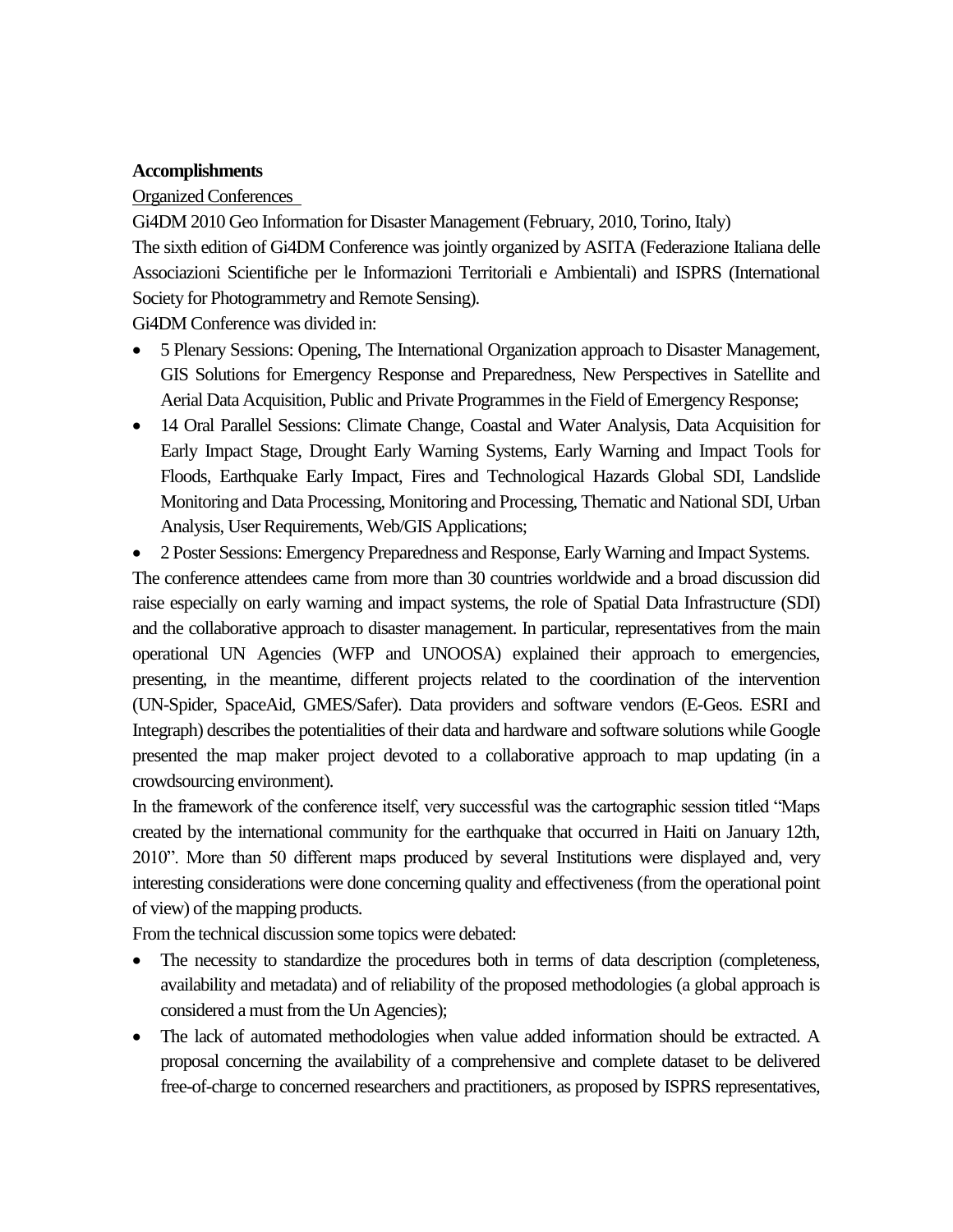could be, in the mid term perspective, a very useful way to take into account different and more reliable automatic procedures tested on ground truth ancillary data (Haiti emergency is definitely considered the most reliable example);

- The lack of coordination during emergencies is always a problem, causing multiple and overlapping data acquisitions, redundant analysis and misleading information delivered to concerned Organizations;
- Data sharing, when possible, was considered essential especially when a participatory and voluntary effort is needed;
- A more effective collaboration between International Organizations, National research centers and Governmental bodies should be encouraged in all the disaster management different phases (from preparedness, to early warning and impact approach to reconstruction phase).

#### Organized workshop

3S 2010 (International SUMMER STUDENT SEMINAR) (September, 2010, Novosibirsk, Russia) The aim of the Seminar was the intensification of international and youth scientific contacts focusing on geo-sciences issues. The program of the 3S was designed to give visitors the maximum opportunity to enjoy attractions of Novosibirsk, as well as providing a rich cultural and technical program. The 3S covered aspects of Remote Sensing, Photogrammetry and Spatial Information Sciences related to disaster management. Specifically, tThe session "Geomatics supporting Disaster Management" was divided in two different modules; the first one more theoretical and descriptive while the second one devoted to the simulation of a rapid mapping activation related to a real flood event.

#### Publications/Reports

"Geoinformation for Disaster and Risk Management. Examples and best practices" (ISBN 978-87-90907-88-4). The new booklet published by the Joint Board of Geospatial Information Societies (JBGIS) and the United Nations Office for Outer Space Affairs (UNOOSA) outlines the potential uses of geo-information technologies to reduce the impact of natural or manmade disasters and risks. The publication brings together concise scientific contributions from experts around the world and creates a decision support forum based on their knowledge. The articles in the booklet cover natural disasters like earthquake, flood, volcano outbreak, tsunami, landslide, dust storm and wildfire, as well as societal issues like health care, refugee camps, urban sprawl and traffic infrastructure security. According to UNOOSA"s Takao Doi, UN Expert on Space Applications, the publication is a , must-read for all decision-makers involved in risk and disaster management, as it clearly shows that , those technologies offer little-known and rarely-used solutions that could help us reduce disaster risks and losses and mitigate damages to livelihoods and property associated with disasters". The complete booklet is available for download on

<http://www.un-spider.org/jbgis-unoosa-booklet>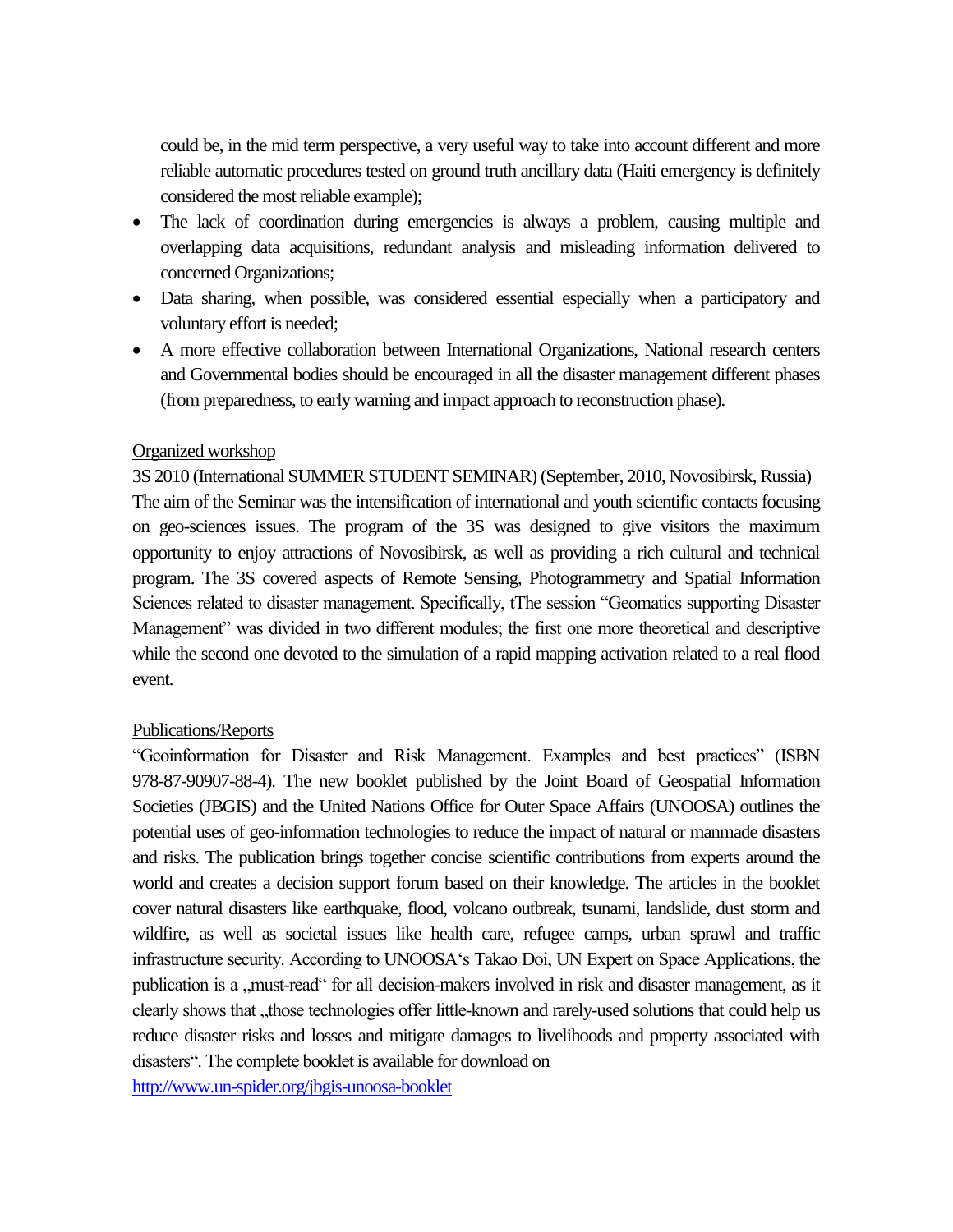Participation to Conferences

ENHANS Project (focus on Latin America and Brazil) at the Meeting of the Americas

**(**August, 2010, Iguassu, Brazil, **Attendee:** Piero Boccardo, WG VIII/1 Chair)

*Symposium "International Collaboration in Earth and Space Sciences: Present Status,Needs, and Future Perspectives"*

The symposium organized by the American Geophysical Union (AGU) and International Union of Geodesy and Geophysics (IUGG) was aimed to present recent achievements in international collaboration and to discuss new opportunities, especially those related to Latin America and the Caribbean countries.

*Symposium "Natural Hazards and Disaster Risk in Latin America and the Caribbean"*

The symposium was the central event of the "Extreme Natural Hazards and Societal Implications – ENHANS" project sponsored by the International Council for Science (ICSU) and co-sponsored by several international and intergovernmental organizations. The symposium was convened by O. Cordona (Colombia), A. Ismail-Zadeh (Germany), and V. Kossobokov (Russia).

*Town Hall meeting: "Natural Hazards in Latin America and Caribbean (LAC): FromRisk to Opportunity by Partnership of Science and Society"*

The meeting addressed the following major topics: (i) how science (both natural and social) and society can form partnership for disaster reduction? (ii) how science and society partnership can convert natural disaster risk to opportunity? And (iii) what are the urgent issues of disaster risk in LAC cities and regions under intensifying natural and social pressure?

ISPRS TC VIII Symposium ( August, 2010, Kyoto, Japan)

As part of this symposium, the ISPRS WG VIII/1 organised 4 Technical Sessions and 1 Interactive Session focusing on the use of remote sensing and geospatial technologies for mitigation of disasters. The details of the sessions organized are as follows:

- SAR Applications: This session was chaired by Dr Shintaro Goto. Four papers were presented in this session covering Circularly Polarised SAR (CP-SAR) for analysing natural hazards, oil spill monitoring, volcano monitoring, etc.
- Disaster management and data processing: Chaired by Dr Kohei Arai, the session had 3 papers that focused on change detection studies for disaster monitoring, hot mud flow disaster simulation and open source web based disaster information sharing platform.
- Earthquakes and Landslides: This session was chaired by Dr Srinivasa Kumar. 5 papers were presented in this session that focused on latest techniques for monitoring of earthquakes, hurricanes and landslides.
- Water related hazards: Chaired by Dr Srinivasa Kumar, the session had 3 papers focused that focused on real-time information for tsunami early warning, development of Tsunami evacuation routes and Flood hazard mapping.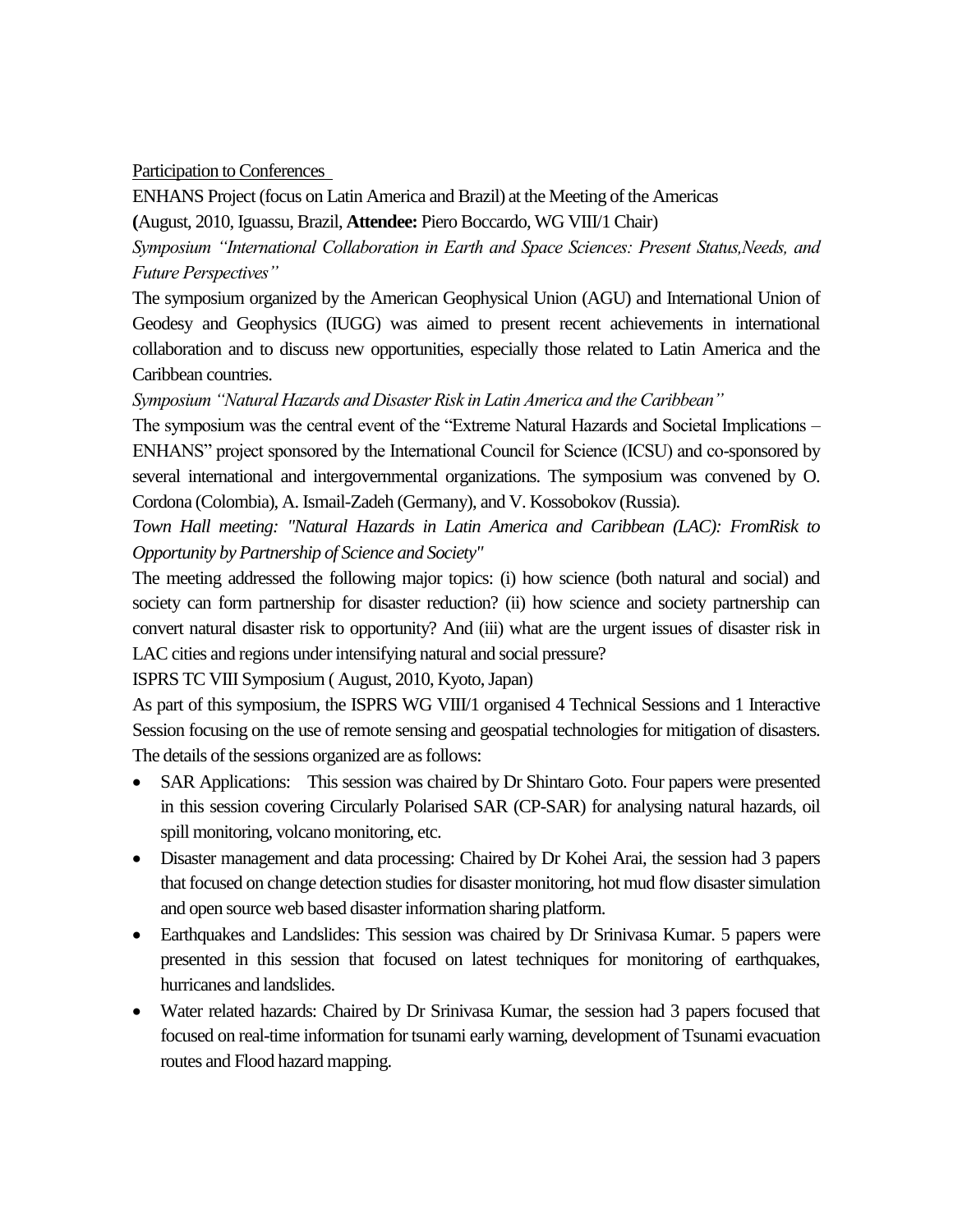• Interactive Session: During the Interactive Presentation Session the use of satellite images for disaster damage detection, LIDAR DEMs for estimating ground movement during volcano eruption and the other services for disaster mitigation system were showcased.

In addition to the above, Dr Srinivasa Kumar made a presentation of the WG VIII/1 activities to the ISPRS TC VIII Board meeting held on August 11, 2010. The activities of the Working group were highly appreciated by the Board.

#### **Working Group News**

GI4DM2011 (Geographic Information for Disaster Management) (May, 2011, Antalya, Turkey) Conference Chair: Orhan Altan, İstanbul Technical University, Turkey

Co-Chairs: Robert Backhaus, UN-SPIDER, Germany - Piero Boccardo, Politecnico di Torino,

Italy- David Stevens, UNOOSA, Vienna, Austria - Sisi Zlatanova, Delft, The Netherlands For the seventh time, the International Symposium on Geo-information for Disaster Management (Gi4DM) brings together researchers, developers, data providers and users from all over the world to discuss geomatics and disaster management challenges. Papers that deal with any aspect of geomatics technologies suitable for crisis management are invited. Authors should focus on the methodologies, tools, functionality, and/or interfaces that are being or should be provided to National and/or International Organizations involved with crisis response and management.

ENHANS International Workshop on Extreme Natural Hazards and Disaster Risk in Africa ( Jan, 2011, Pretoria, South Africa)

The Pretoria Workshop will provide an opportunity to the research community of the African countries and international experts to discuss and analyze major topics related to extreme natural events and disaster risk:

#### **WG VIII/2 : Health**

**Chairs:** Amelia Budge (USA) **Co-Chairs:** Richard Kiang (USA) **Secretary:** Stanley Morain (USA)

#### **Status of Science and Technology**:

Applying Earth observing models and products to routine practices in the public health community introduces scientific and technological challenges. Advancements are being made in using Earth observations to monitor environmental conditions that affect human health and well-being. For example, geospatial data are contributing information to early warning systems that are being developed and implemented for malaria, meningitis, and respiratory diseases in many locations around the globe. These include MEWS, PHAiRS, MERIT, SDSWAS, among others. Another aspect of public health is the epidemiological studies, which require long-term data records and finer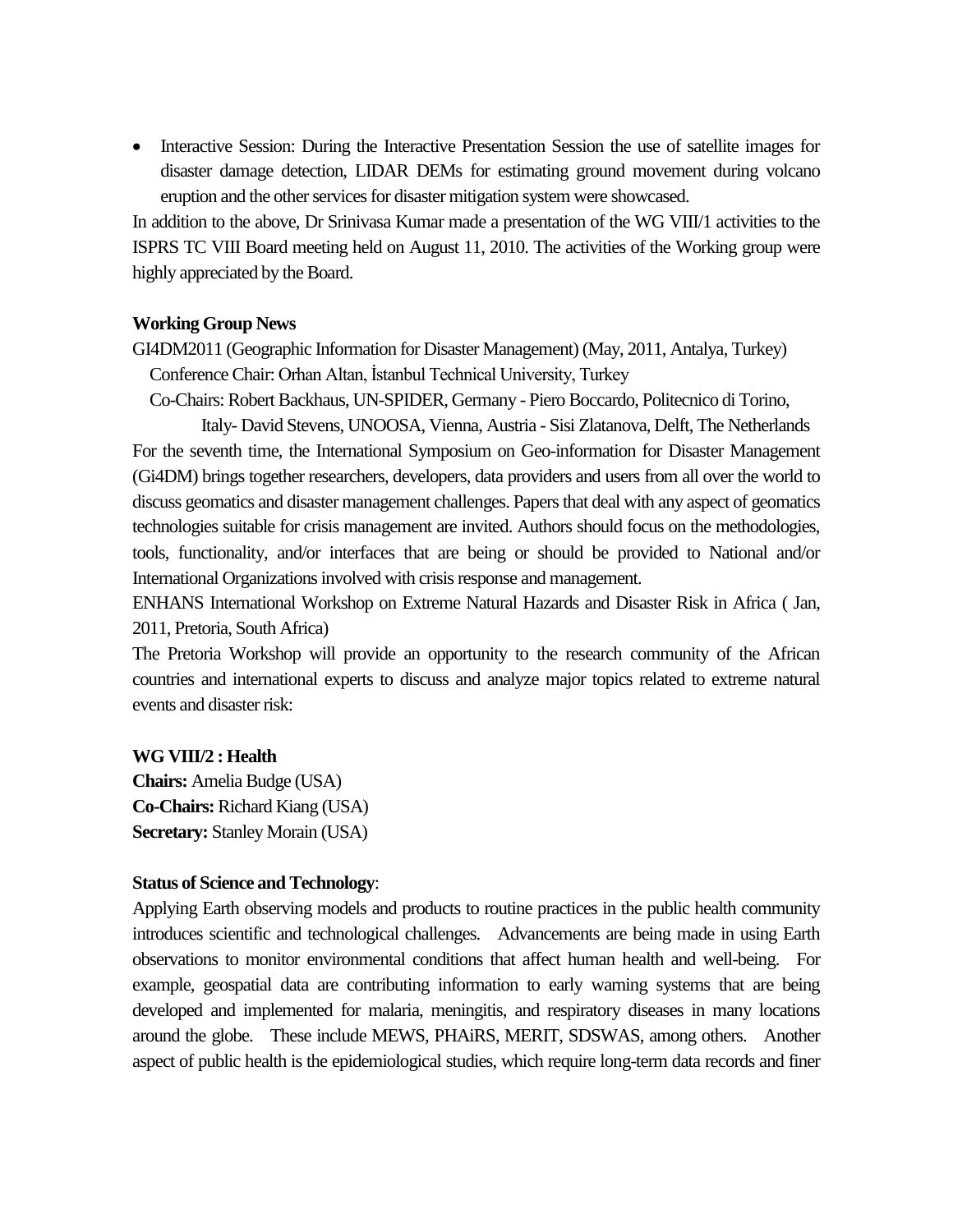gridded geospatial datasets. Earth observing scientists and epidemiologists are coming together to understand, address, and hopefully bridge some of these technological gaps

#### **Accomplishments:**

### Website and membership:

The website continues to be maintained. Since the previous annual report, seven new members have joined the working group, including a representative from GEO. There are now 53 members in the working group from ten countries. Most are scientists and medical specialists from government and academic sectors, including medical facilities at universities and government hospitals.

#### Conferences, symposia, workshops, and committees:

Commission VIII Symposium, Kyoto Japan: One technical session was organized which was attended by approximately 25 participants. WG officers reported activities of the working group at the Commission business meeting.

**GEOSS:** Several working group members served on the organizing committees and participated in the GEOSS workshop on *Health and the Environment*, held 27-29 July 2010 in Paris, France. Several members continue to participate in and contribute to the GEOSS User Interface Committee.

*TUBITAK:* Organizing committee participant on "Space Technology Applications for Socio-economic Benefits held 14-17 September 2010 in Istanbul, Turkey.

**ISRSE:** Organizing 2 oral technical sessions and 1 oral interactive session for ISRSE34 to be held 10-15 April 2011 in Sydney, Australia.

*WG-2 Workshop:* Developing program for WG workshop to be held in Santa Fe, NM USA 9-13 September 2011.

## Collaborations:

Within ISPRS:

- 1. WGVIII/2 collaborated with WGVIII/1 (through Piero Boccardo) by contributing a chapter entitled *Suggested Practices for Forecasting Dust Storms and Intervening Their Health Effects* to the "Best Practices Booklet on Geo-information for Risk and Disaster Management." This booklet is a product of the Joint Board of Geospatial Information Societies and UNOOSA/UN-SPIDER.
- 2. Invited working group members to contribute to GI4DM 2011 via individual presentations and/or organizing a session.

## With Other Organizations:

1. Members of the working group continue to participate in and contribute to the GEOSS User Interface Committee. Collaborated with GEO"s Health and Environment Community of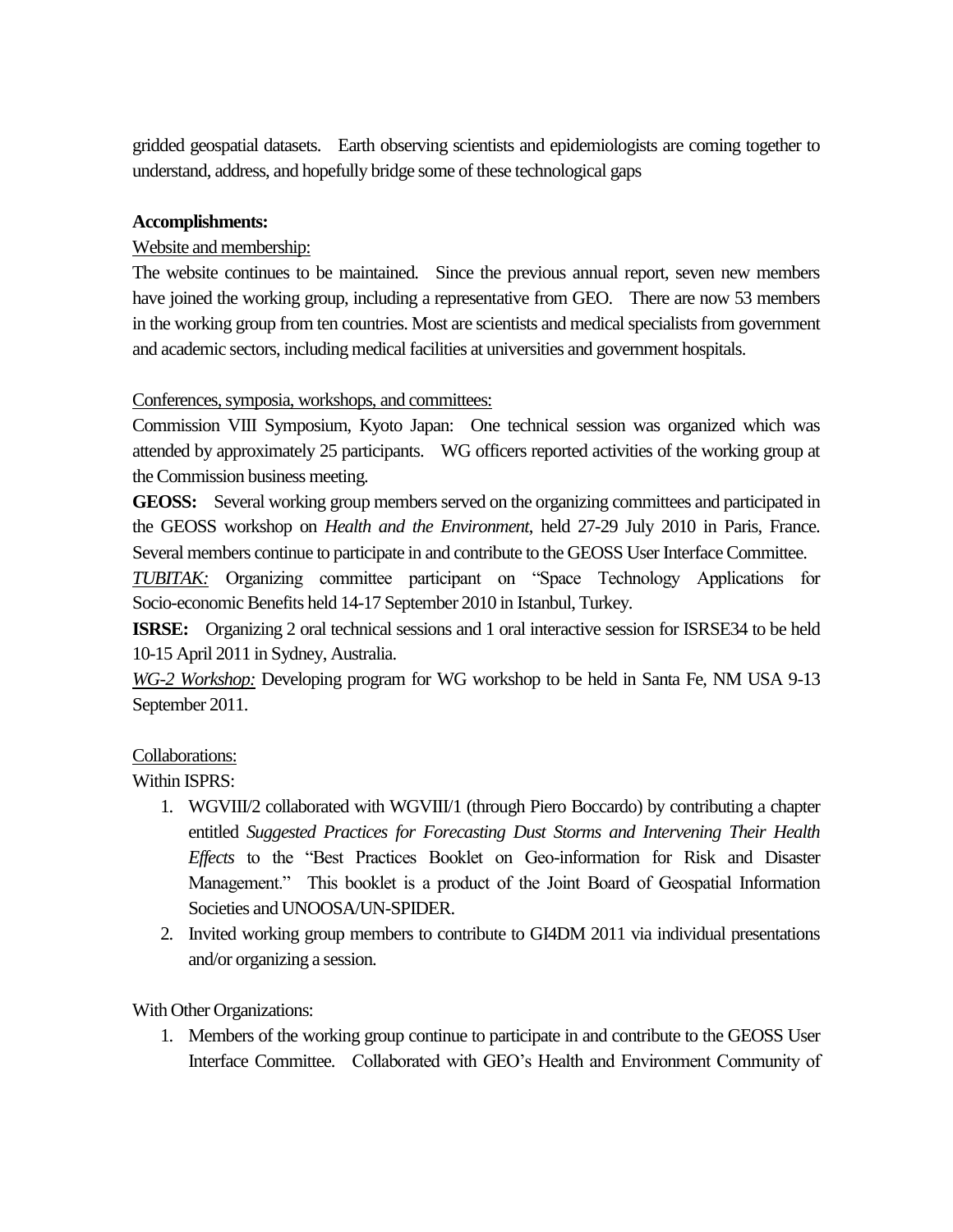Practice by linking websites and contributing to their workshop held 27-29 July 2010 in Paris.

- 2. Collaborated with IEEE to organize a workshop on "Global Health Information" held 31 August 2010 in conjunction with the Engineering in Medicine and Biology Society (EMBS) annual meeting, Buenos Aires, Argentina.
- 3. Developed a link to the new IUGS Dust Working Group by appointing Captain Mark Lyles as our working group"s liaison.
- 4. Collaborated with UNOOSA to propose a new UN working group on health. This is an outcome of our participation in the Space Technology Applications for Socio-economic Benefits Workshop (Istanbul, 14-17 Sep 2010).

## Publications, books, and articles:

- *Geoscience: Bedrock of Science for Health and Wellbeing* submitted to GIM on 23 Sep 2010
- Morain, S.A. and A.M. Budge. *Suggested Practices for Forecasting Dust Storms and Intervening Their Health Effects*. Chapter 8 in Geo-information for Disaster and Risk Management: Examples and Best Practices. Joint Board of Geospatial Information Societies, ISBN 978-87-90907-88-4. Pgs 45-50.
- In progress: Environmental Tracking for Public Health Surveillance (ISPRS Book series)

## *Papers published by working group members:*

Najibullah Safi, MD (co-investigator). Genetic structure of Palsmodium vivax from two malaria endemic areas in Afghanistan. In: *Acta Tropica* 113 (2010) 12-19.

Najibullah Safi, MD (co-investigator). Molecular surveillance of Plasmodium vivax dhfr and dhps mutations in Isolates from Afghanistan. In: *Malaria Journal* 210, 9:75.

Najibullah Safi, MD (co-investigator). Contracting out of primary health care services in Pakistan: Is up-scaling a pragmatic thinking? In: *J Pak Med Assoc*. Vol. 60, No.5, May 2010, 387-389

Najibullah Safi (co-investigator). Toward Malaria Risk Prediction in Afghanistan Using Remote Sensing. In: *Malaria* Journal. 2010, 9:125

## **Working Group News/Plans for Upcoming Activities:**

- Working Group 2 plans to continue collaborating with other organizations regarding health and the environment, including IUGS, GEO, ICSU, and UNOOSA.
- Working group members will be organizing technical sessions for ISRSE-34 in 2011.
- A workshop on health and the environment will be held in Santa Fe, NM USA in Sept 2011.
- Working Group 2 will collaborate with other working groups to develop technical sessions and a workshop/tutorial for the 2012 Congress.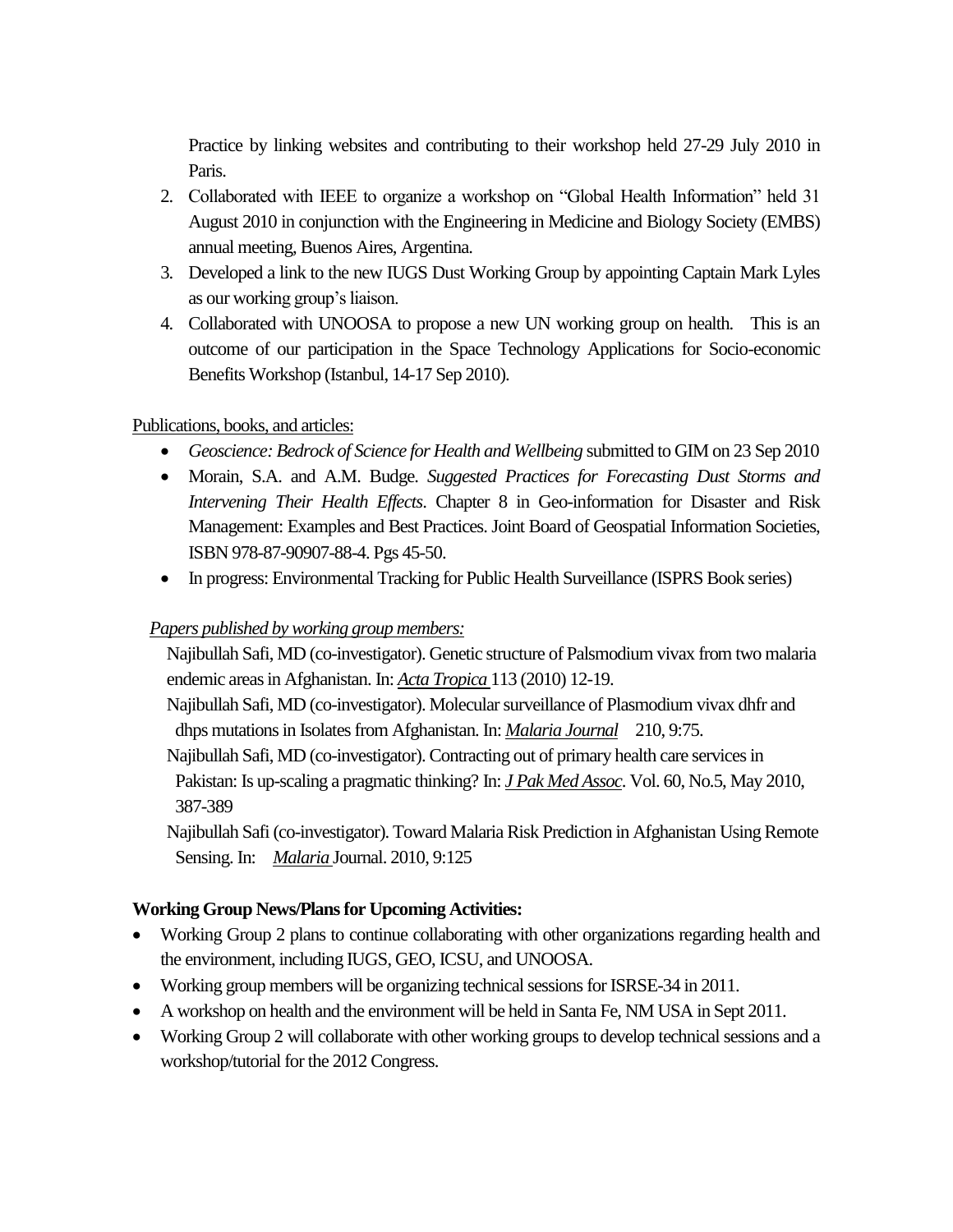## **WG VIII/4: Water**

**Chair:** Taikan Oki (Japan) **Co-Chair:** Wesley Berg (USA) **Co-Chair:** Peter Troch (USA) **Regional Coordinator:** Christian D. Kummerow (USA) **Secretary:** Shita Seto (Japan)

#### **Status of Science and Technology**

The WG relevant physical parameters expected to be monitored by satellite remote sensing are various to trace the whole history of global hydrological cycles: water vapor and cloud liquid water content in the atmosphere, precipitation, incoming radiation at ocean/land surfaces, sea surface temperature, sea surface wind, sea ice concentration, sea surface height, water table of large water bodies such as lakes and large rivers, soil moisture, snow depth, vegetation, land use/land cover, and the gravity field in order to estimate the change in total terrestrial water storage. Because other working groups cover atmosphere, ocean, land, and cryosphere, working group VIII/4 focuses mainly hydrological cycles over land in terms of water resources management, however, there are many cross-cutting issues and topics with other working groups particularly disaster management and agriculture.

#### **Accomplishments**

## Website and membership:

The website (http://hydro.iis.u-tokyo.ac.jp/ISPRS/wg4/index.html) was prepared following the general format provided by ISPRS in order to disseminate the activities of ISPRS Commission VIII - Remote Sensing Applications and Policies Working Group VIII / 4 - Water. The web page was located under one of the web servers at Institute of Industrial Science, The University of Tokyo. IIS is one of the core centers of satellite remote sensing research in Japan, and the web server is one of the well-established servers dedicated to distribute information relevant for hydrological science since 1993.

Membership of the working group is currently limited, however, there are large potential members for the working group through various satellite missions such as GCOM-W (Global Change Observation Mission - Water), which the chair of WG VIII/4 is in charge of the science plan, and GPM (Global Precipitation Measurement) Mission, which the Regional Coordinator of WG VIII/4 chairs science program panel.

Conferences, symposia, workshops, and committees:

An international symposium "2nd Hydrology delivers Earth System Science to Society" was held 22nd through 25th in June in 2010 in Tokyo with a liaison among GEWEX/GLASS/Global Soil Wetness Project Phase 3, AsiaFlux/FLUXNET, and ISLSCP/LandFlux-EVAL projects.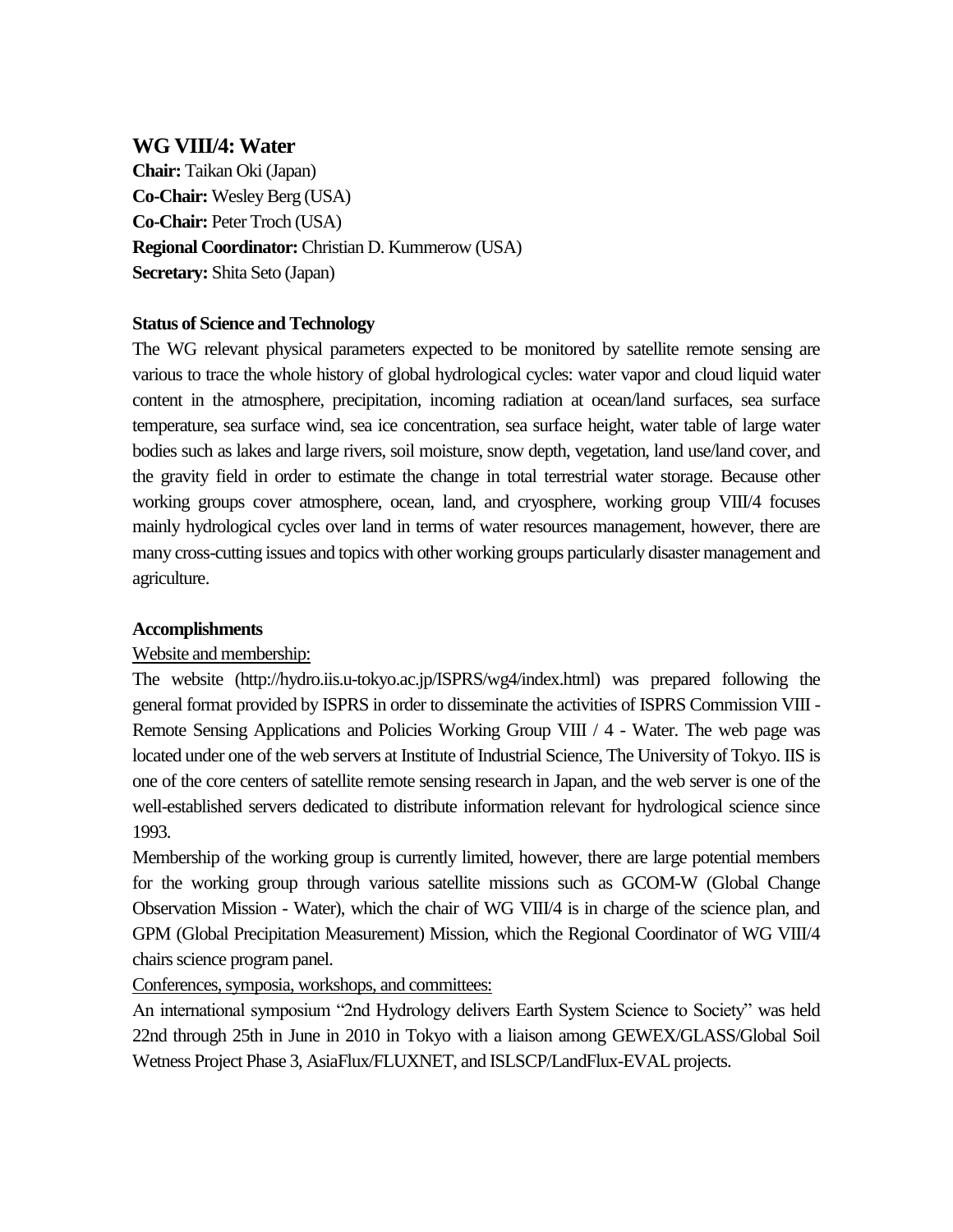Commission VIII Symposium in Kyoto, Japan: More than 30 participants with approximately 10 presentations were made in August, 2010.

#### **News/Plans for Upcoming Activities**

Several members of the working group will be organizing a meeting at the occasion of GCOM PI Workshop to be held in December 2011 in Tokyo, which the chair of WG VIII/4 chairs most of the GCOM-W related sessions. In addition to ISPRS, WG VIII/4 plans to work closely with IEEE, American Geophysical Union, and American Meteorological Society on hydrological sciences initiatives.

## **WG VIII/5: Energy and Solid Earth**

**Chair:** Thomas Cudahy (Australia) **Co-chair:** Yoshiki Ninomiya (Japan) **Co-chair:** Carlos Roberto de Souza Filho (Brazil) **Secretary:** Ian Lau (Australia)

#### **Status of Science and Technology**

Last year"s annual report described some of the impediments to global-scale mapping and monitoring of the Earth"s land surface composition (at high spatial resolution), including the paucity of suitably designed satellite-based sensors and the time taken between launch of such satellites and the public delivery of derived geoscience information products. It was suggested that significant value could be generated from the current global archive of multi-spectral satellite ASTER imagery [\(http://www.gds.aster.ersdac.or.jp/gds\\_www2002/index\\_e.html\)](http://www.gds.aster.ersdac.or.jp/gds_www2002/index_e.html) by the generation of publicly web-accessible, land surface composition products. This adding new information, especially mineralogy that is not currently available from SPOT, Landsat TM and MODIS. To help achieve this opportunity, CSIRO in collaboration with Australian government geoscience agencies negotiated access to the complete ASTER archive of Australia (2000-2010) with ERSDAC and NASA in order to establish a case history demonstration of this opportunity for the Australian continent [\(http://c3dmm.csiro.au/ASTER%20Map%20of%20Australia%20EOI%20flyer.pdf\)](http://c3dmm.csiro.au/ASTER%20Map%20of%20Australia%20EOI%20flyer.pdf). If successful, this could then be expanded to other parts of the globe, ideally under the umbrella of GEO and/or similar organisations. This would also help to establish much needed geoscience product standards that are traceable and with validated product accuracy/error assessments.

Beyond the limited geoscience information available from multispectral systems are a range of potential science applications opening up with the arrival of satellite hyperspectral (HS) imaging sensors in 2014, including the German EnMap, Japanese HISUI and Italian PRISMA HS systems. Others HS satellites are planned including those from the USA, China and India. Efforts to achieve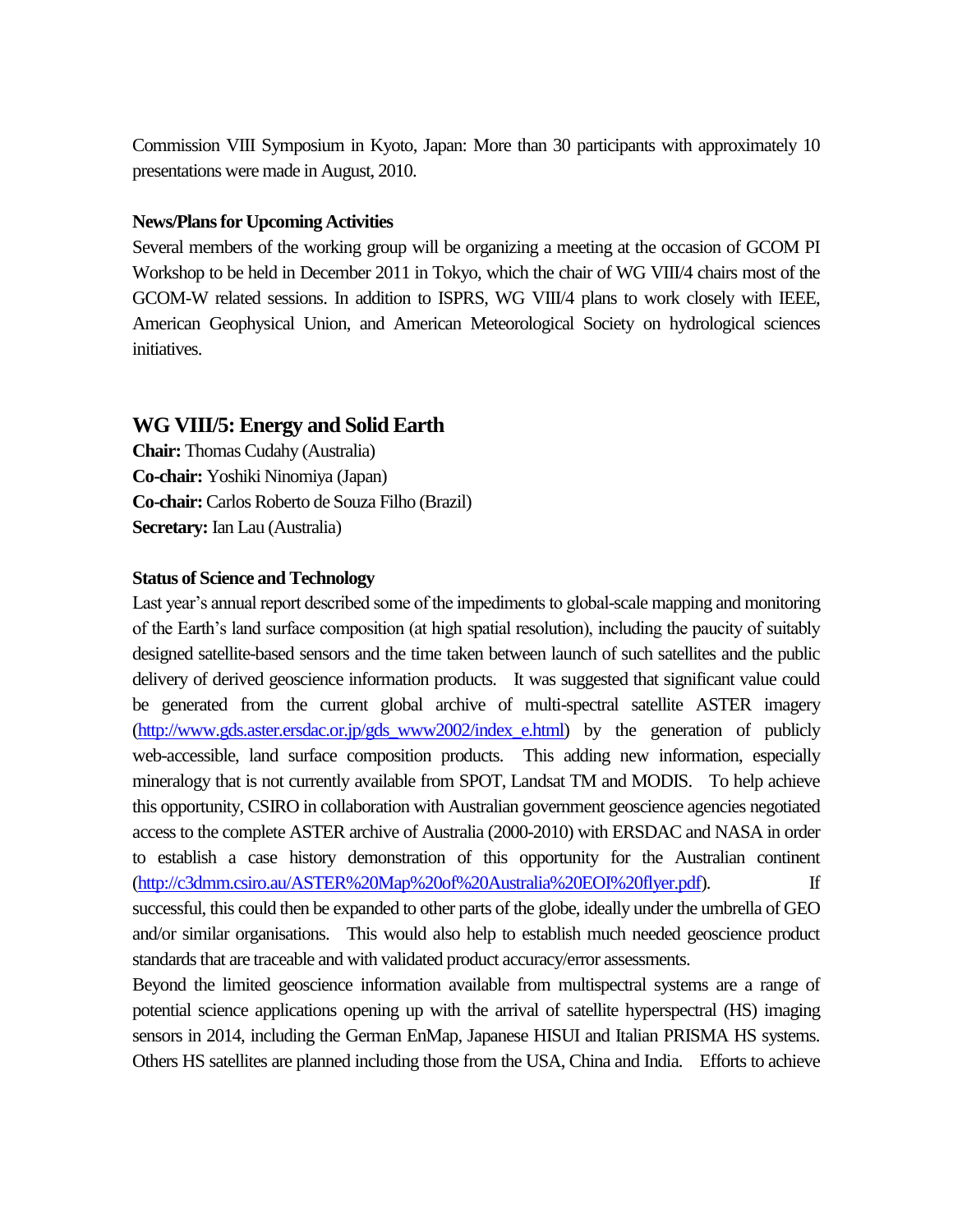global coordination of these systems is underway [\(www.isiswg.org\)](http://www.isiswg.org/), including data standards, data capture scheduling and input into global science priorities.

The above HS satellites span the reflected visible to shortwave infrared (0.4 to 2.5 μm) wavelengths, which are useful for measuring dry vegetation, iron oxides and clays. Not captured by these wavelengths are the non-hydroxyl-bearing silicates, including the different varieties of silica (including quartz) which can instead be measured at thermal infrared wavelengths (7 to 12 μm). Planning for thermal infrared satellite sensors, especially those with sufficient spectral and radiometric resolution (~32 channels), is underway though it will be 8-12 years before these become an operational reality. Airborne hyperspectral thermal sensing systems are now becoming operational making it possible to build the application opportunities (SPECIM-OWL [http://www.specim.fi/media/aisa-datasheets/aisaowl-ver3-10.pdf,](http://www.specim.fi/media/aisa-datasheets/aisaowl-ver3-10.pdf) ITRES TASI-600 [http://www.itres.com/assets/pdf/TASI-600.pdf\)](http://www.itres.com/assets/pdf/TASI-600.pdf). Chief among the opportunities for these and the VNIR-SWIR wavelengths are:

- quantitative characterisation of surface soil properties, especially the mineralogical and non-green vegetation biomass components; and
- mineral, petroleum, geothermal and groundwater exploration and related environmental management.

#### **Accomplishments**

ISPRS VIII/5 accomplishments this year include:

- Contribution to the success of the ISPRS Commission VIII Symposia in Kyoto. Both the WG5 Chair, Dr Tom Cudahy, and the Co-Chair, Dr Yoshiki Ninomiya, actively participated in this Symposia and related meetings. An event flyer was also generated [\(http://www.commission8.isprs.org/wg5\)](http://www.commission8.isprs.org/wg5) and distributed by email;
- A ½ ISPRS workshop was held at the 5th Australasian Remote Sensing Conference in Alice Springs, 15th September on "Towards global, publicly-accessible geoscience composition maps from remote sensing data" [\(http://www.15.arspc.com/images/program\\_final\\_bs\\_10.9.10.pdf\)](http://www.15.arspc.com/images/program_final_bs_10.9.10.pdf). The aim of this workshop was to begin the process of collectively developing a shared vision and strategy for better capturing continental-scale (global), publicly-accessible, geoscience information (especially geology and soils) from current and future field, airborne and satellite (multi- and hyper-) spectral data. The focus being on the Australian government geosurveys to help generate a successful test case for then extending to the global opportunity (through GEO?). There were 28 participants from Australia (including most of the government geosurveys), United States, Namibia, Canada, Saudi Arabia. The associated workshop report was completed and submitted (03/11/2010) for inclusion in ISPRS highlights. An event flyer was also generated [\(http://www.commission8.isprs.org/wg5\)](http://www.commission8.isprs.org/wg5) and distributed by email;
- WG5 member Cindy Ong (Australia) was selected as a Session Chair for "Soil information from remotely-sensed data" at the 34th ISRSE in Sydney April, 2011 [\(http://www.isrse34.org/\)](http://www.isrse34.org/);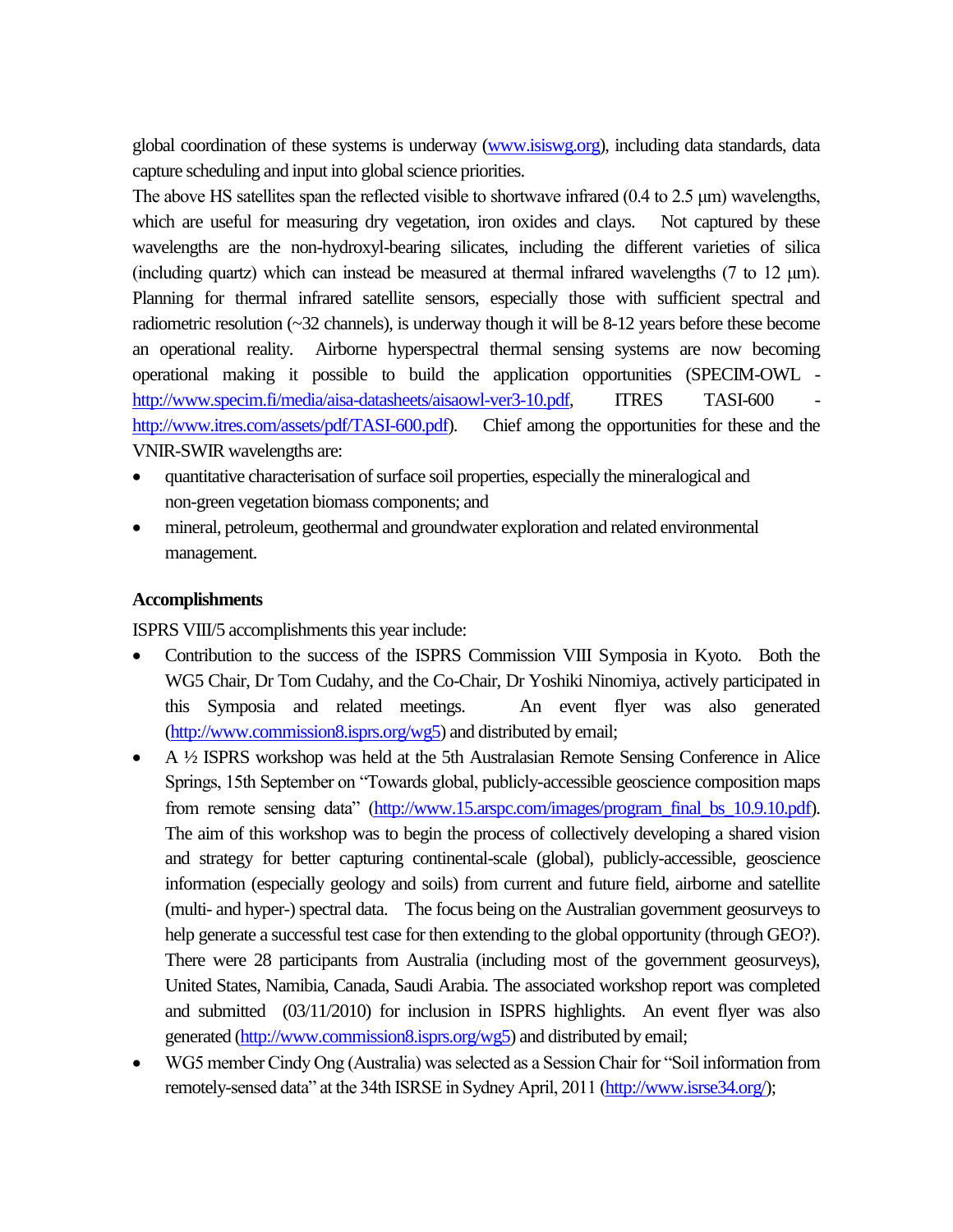- Planning is underway with the Geological Survey of Namibia and AEGOS [\(http://www.aegos-project.org/en/what-is-aegos.html\)](http://www.aegos-project.org/en/what-is-aegos.html) for a joint 2-day workshop with ISPRS on "Proximal and Remote Hyperspectral Sensing for Resources and the Environment". This workshop to be in conjunction with the Geosciences Information Conference (GIC) in Windhoek, Namibia from 30 (May to 4 June 2011 - [http://www.mme.gov.na/gsn/gic26\)](http://www.mme.gov.na/gsn/gic26). Approvals have not yet been issued for this to be listed by ISPRS and AEGOS as an official event.
- The possibility for an ISPRS workshop at the next Brazilian Remote Sensing conference as part of the Geologic Remote Sensing session is being investigated;
- Continuing discussions with both the ISPRS and 34IGC [\(http://www.34igc.org\)](http://www.34igc.org/) organising committee to see if the 22ISPRS Congress in Melbourne (25 August to 1 September 2012) and the 34IGC in Brisbane (5 to 10 August 2012), which are only two weeks apart and potentially attract the same people in the field of geo-sensing, can be run as joint events for the overlapping Themes and related workshops. Note that Tom Cudahy has also been selected to be the Theme Leader for the 34IGC"s Geoscience information from proximal and remote sensing technologies Theme (32);
- Involvement in current GEO task DI-09-01b;
- Contributed to the ISPRS VII/3 workshop on "Quantitative Applications of Soil Spectroscopy", in Potsdam, April 2010, including Tom Cudahy Chairing a Session and providing a session oral and written reports;
- Planning for GEO task submissions for 2012-2015, including: (1) follow-on task to ONE-GEOLOGY (DA-09-03c); and (2) new soil tasks that involve land surface composition mapping.
- Working group web page  $\frac{(\text{http://www.commission8.isprs.org/wg5})}{(\text{http://www.commission8.isprs.org/wg5})}$  is kept up to date with new events, links, members.

## **WG VIII/6: Agriculture, Ecosystem and Biodiversity**

**Chair:** Shibendu S. Ray, Chair (India) **Co-Chair:** Yoshiaki Honda (Japan) **Co-Chair:** Ross S. Lunetta (USA) **Secretary:** N. R. Patel (India) **Webmaster:**Chakrapani Patnaik (India)

**Status of Science and Technology Agriculture**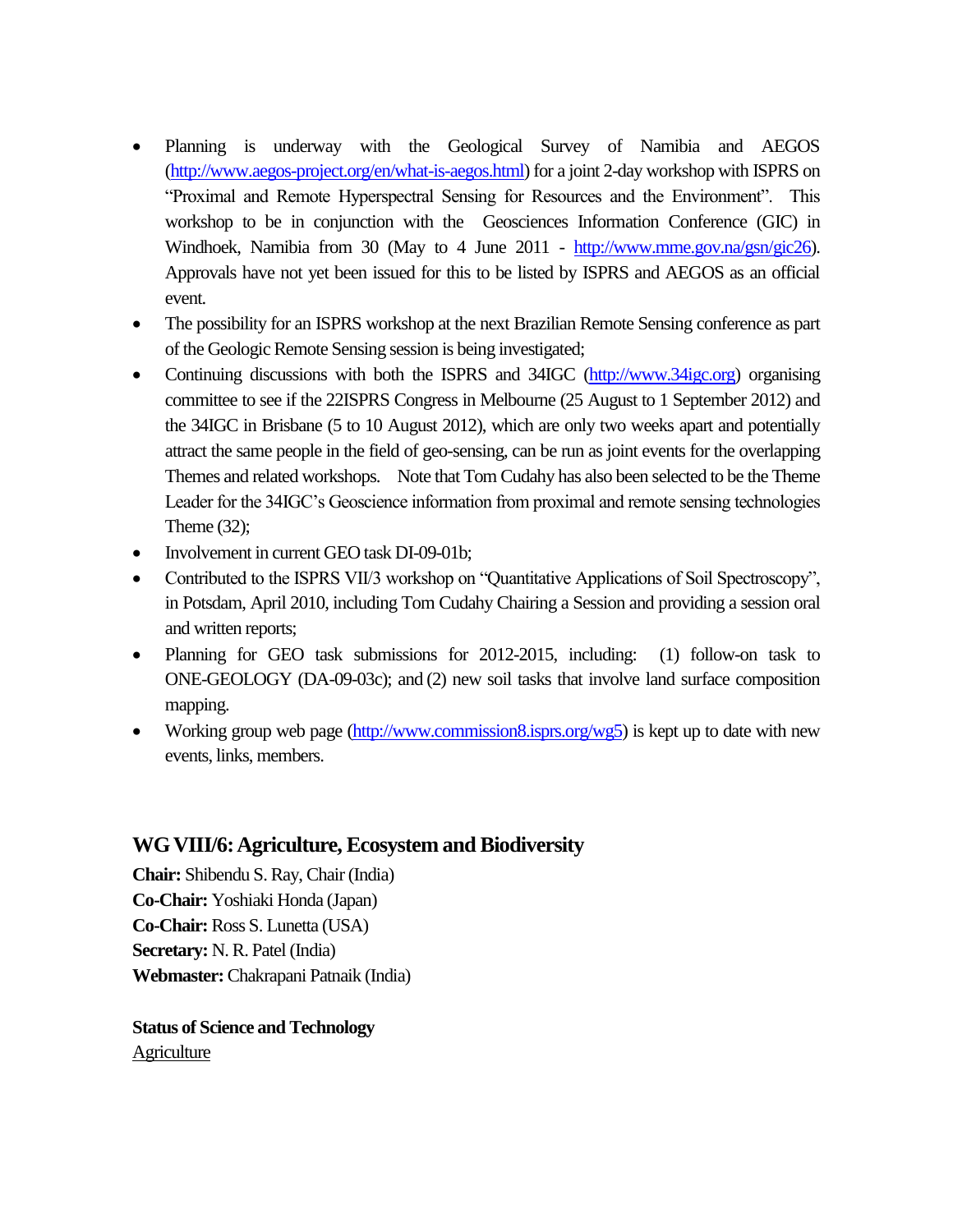Agriculture has the prime role to provide food security to the ever-increasing global population, especially those from developing and under-developed countries. With the limitations such as scarce water supply for irrigation, land degradation, loss of land due to urbanization & industrialization, reduction in biodiversity and impact of changing climate, there is now a significant stress on agriculture to provide more food from less area. In this context, remote sensing has a great role to play in understanding the process of agriculture towards better management of food security situation. The current trends of applications include development and utilization of RS driven process based models for crop production forecasting, cropping system characterization and modeling towards long-term sustainability, understanding energy and mass exchange in agro-ecosystems using ground observation network and satellite data, carbon and nitrogen cycling in agriculture, developing an ideal observation system for global monitoring of agriculture, impact assessment of climate change on agriculture and adaptation measures, etc.

#### Ecosystem and Biodiversity

Mangroves, Coral reefs and Wetlands are some of the very fragile ecosystems. These ecosystems are slowly getting degraded due to human interference and impact of climate change. Their diversity or richness is getting reduced day by day. In order to sustain the ecosystem diversity, it is essential to regularly monitor them and thereby protect them. Thus the research issues include characterization (functions and services) of different ecosystems using high-spatial and hyperspectral data, species identification, biodiversity assessment, monitoring and change modeling, understanding of ecosystem processes and biogeochemical cycles, land ecosystems-hydrology-atmospheric interaction, vegetation stress analysis, ecosystem responses to climate change and anthropogenic impacts and ecological foot printing analysis for sustainable development.

#### **Accomplishments**

#### Website and membership:

- The website of the working group was developed as per the ISPRS format. The URL of the website is www.commission8.isprs.org/wg6/. The website has all the web pages defined by ISPRS. The website is regularly updated and the various activities like delegate"s registration, abstract and paper submission, logistics etc for the International Workshop (ICCA-2009) was also handled by this website.
- The working group comprises of 26 members from sixteen counties (Australia, Canada, China, France, India, Italy, Japan, Kazakhstan, Lao PDR, Malaysia, Mexico, Netherlands, Russia, Rwanda, Thailand and USA) of five continents. Most of them are scientists from research organizations, institutes and universities, including one from UN organization.

#### Workshop/ Symposium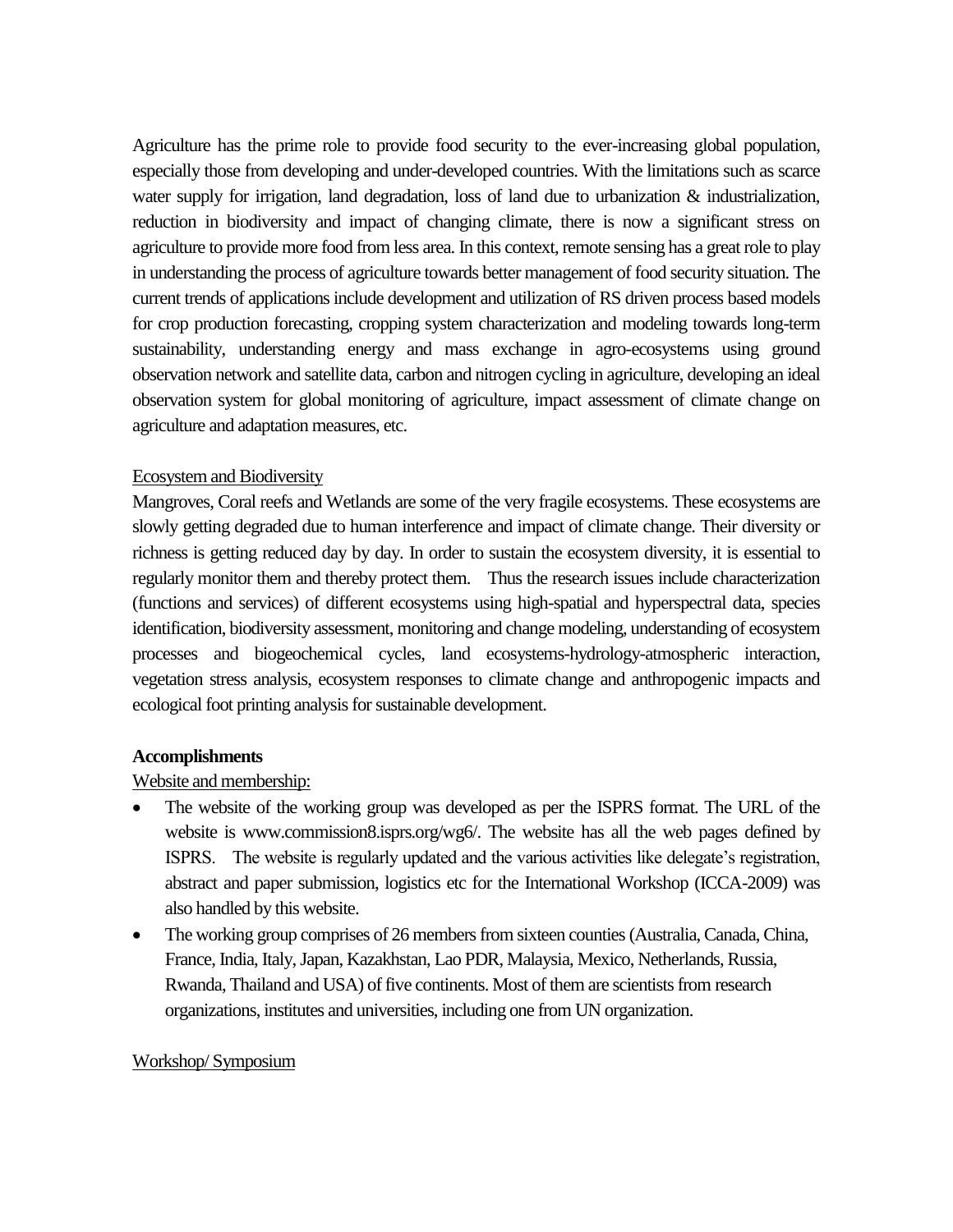Sessions in Commission VIII Symposium: Working Group 6 conducted 5 Technical sessions (Agricultural Assessment & Monitoring-1&2; Biodiversity & Land Use; Ecosystem Assessment and Ecosystem Modeling) and one interactive presentation session at the ISPRS Commission VIII Symposium on "Networking the World with Remote Sensing" held during 9-12 August, 2010 at Kyoto, Japan. A total of 24 papers were presented in technical sessions and 4 papers were presented in interactive session. The papers were critically evaluated for giving awards to young authors.The co-chair of the working group, Prof. Honda, actively contributed in organizing the symposium. Joint Session in ISRS Symposium*:* In the National Symposium of the Indian Society of Remote Sensing held at Lonavala, India during 1-3 December, 2010 a joint session on "India and ISPRS" was conducted by ISPRS WG IV/1, WG IV/3, WG VI/4, WG VIII/1 and WG VIII/6, This session was organized to commemorate the ISPRS Centenary being celebrated in 2010. The session highlighted India"s role in ISPRS activities: Past, Present and Future.

## **Planned Events**

## The planned activities include:

- A 2-day workshop during December 2011 on "Earth Observation for Terrestrial Ecosystem" at Ahmedabad, India, jointly with Working VIII/8.
- 4 sessions have been planned in the ISPRS congress, 2012 at Melbourne, including one joint session with Working Group VIII/8.All the background activities like, call for abstracts, selection of abstracts and planning technical sessions will be carried out during 2011.

## Publications

- A special issue of the Journal of the Indian Society of Remote Sensing on "Earth Observation for Climate Change Studies" is being brought out during June 2011. This would incorporate 16 selected papers from the ICCA-2009 Workshop Proceedings.
- A printed version and softcopy of the Proceedings of the Planned International Workshop to be conducted during December 2011.

# **WG VIII/8: Land**

**Chair:** Alfredo Huete (USA) **Co-Chair:** Carsten Juergens(Germany) **Co-Chair:** Ryutarou Tateishi (Japan) **Secretary:** Dennis Dye (USA)

In this year, Commission VIII Working Group 8 on "Land" has a few accomplishments. This working group is focused on numerous application areas of remote sensing and earth observation in land degradation, urban areas, land cover and land cover change, and ecohydrology of arid lands. The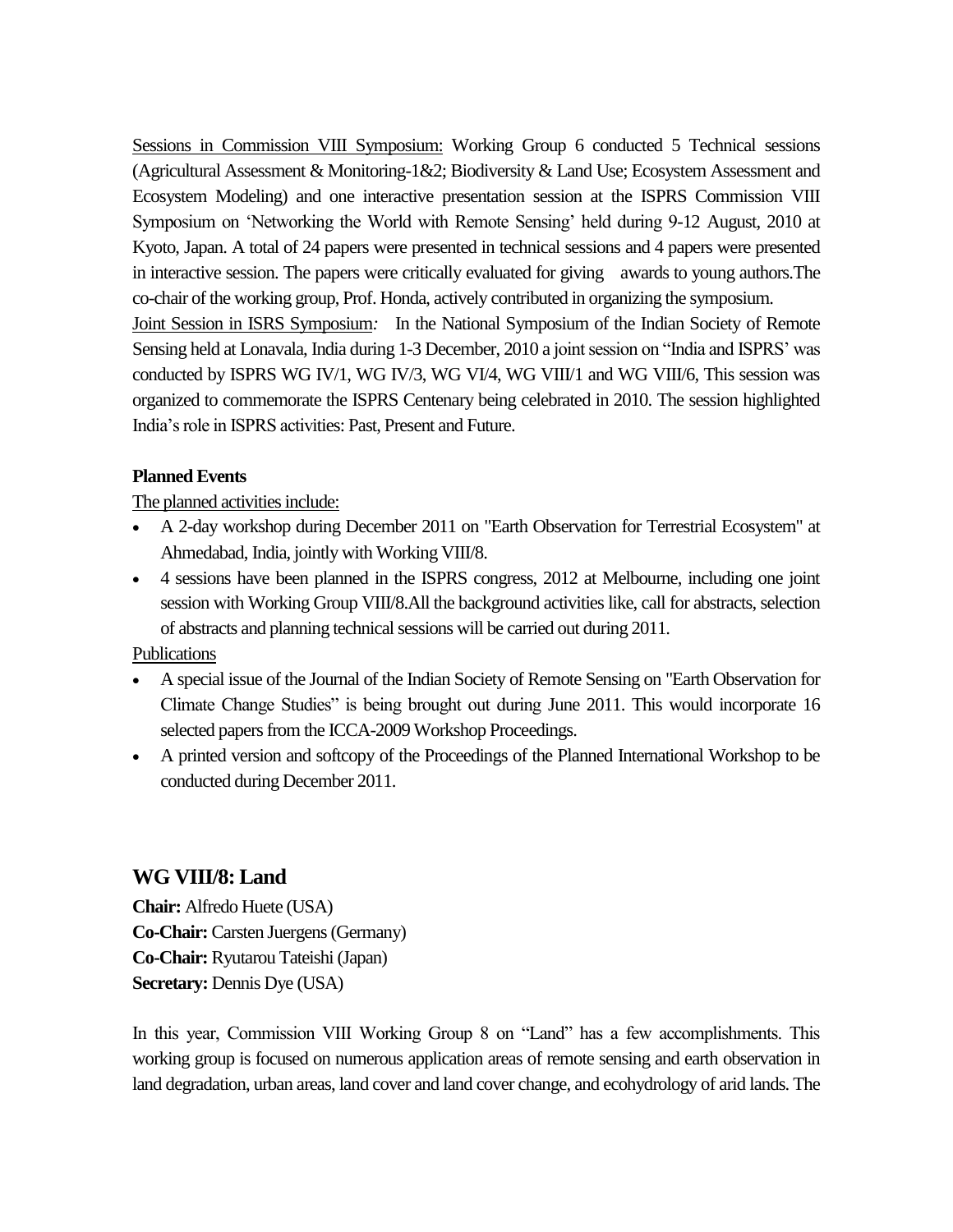breadth of this group is both a strength and a weakness. In some respects, the "Land" Working Group attempts to envelop several, and apparently disparate, remote sensing science and application communities. For example, there is a very strong and well-organized Land Cover community; there is an emerging Urban Systems community; and there remains a fairly well-organized Land Degradation community, which "Land" has traditionally represented. In other respects, a broad spectrum of interests adds difficulty in building a solid single-focus community.

The team established a website and is actively inviting colleagues to become members of WG 8 and to propose and participate in events, colloquia, and meetings that concern the topic of remote sensing of "Land".

#### **Accomplishments**

Website and membership

Website and membership: membership is at 20 members but recent activity for this year has not yet been summarized yet.

Workshop/ Symposium

We drew the largest #sessions at Kyoto meetings. 7 sessions on the following: Land Cover (2 sessions); Land-climate; Land Validation; Multitemporal Monitoring; Urban Remote Sensing; Vegetation and Soils

We are co-sponsoring 2 sessions at Sydney (ISRSE).

- Co-organizing one session on Vegetation dynamics and phenology for the 34th ISRSE, Sydney, April 2011.
- Co-organizing two oral sessions on Ground observation networks for the 34th ISRSE, Sydney, April 2011.

#### **Planned Events**

We have requested 4 sessions for Melbourne ISPRS 2012.

We are considering a joint WG (VIII/6 and VIII/8) International workshop with Shibenda Ray (WG8/6) on Agric & Ecosystems, which is planned for Dec. of 2011 on "Earth Observation for Terrestrial Ecosystem", Ahmedabad, India

## **WG VIII/9: Ocean**

**Chair:** Tim Liu (USA) **Co-Chair:**Joji Ishizaka (Japan) **Co-Chair:** Samantha Lavender (United Kingdom)

#### **Status of Science and Technology**

The main concerns of Working Group 9, in concert with international organizations, e.g., Global Climate Observing System (GCOS), Global Ocean Observing System (GOOS), World Climate Research Program (WCRP), Joint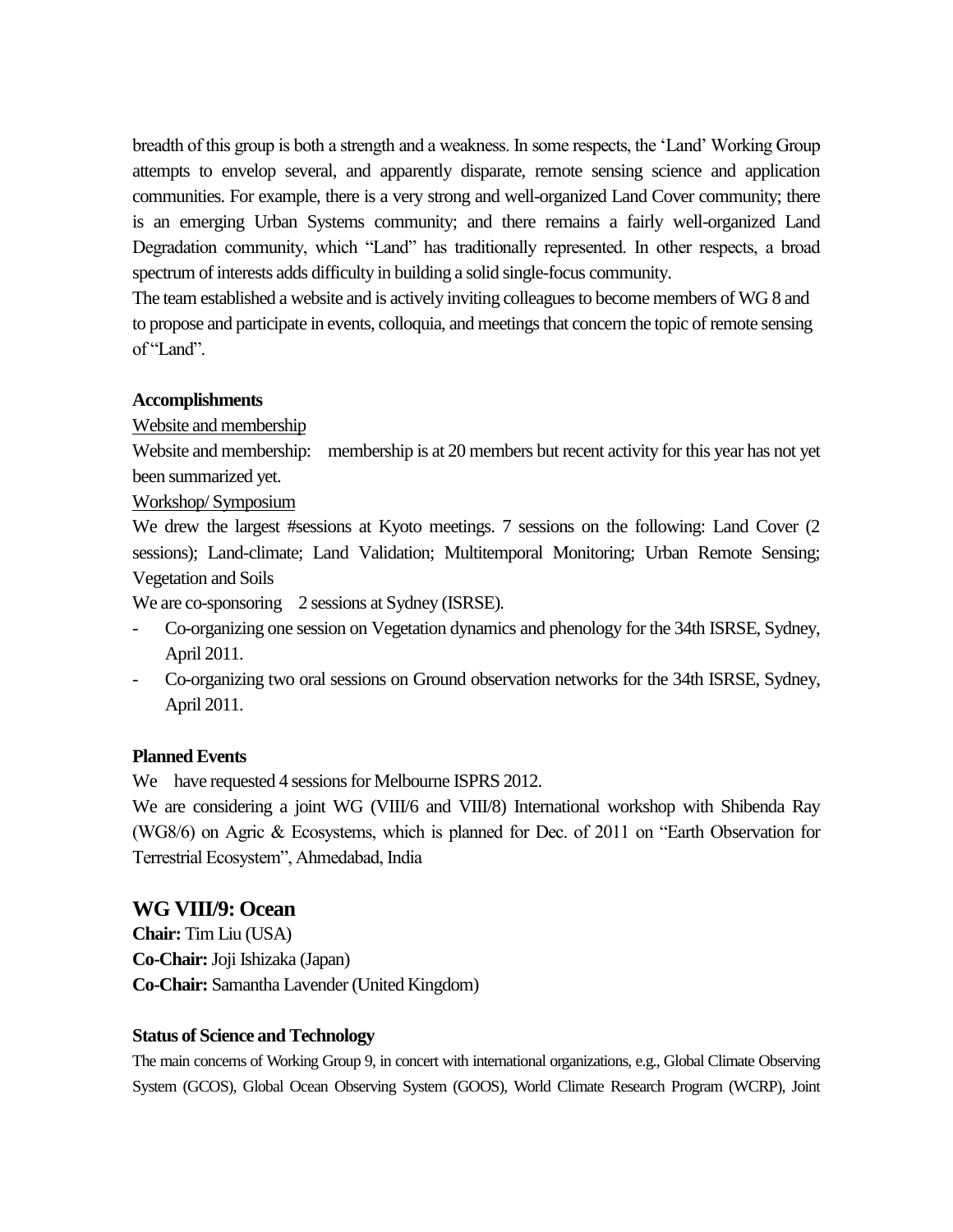WMO-IOC Technical Commission for Oceanography and Marine Meteorology (JCOMM), is the advocacy and implementation for continuous and consistent observations of high quality ocean-related parameters from space for both operational and scientific applications.

NASA has no Earth observing mission launch in 2010. The launch of Aquarius to measure ocean surface salinity has slipped from April to June 2011. With the anticipated launch of GCOM, SMAP, and GPM in the next few years, they will advance the study of global water cycle. The Ice-bridge project, with aircraft flights in co-ordination with Icesat is enhancing the understanding of the cryosphere. The failure of OCO is a setback to the study of carbon cycle; but we saw a fast start of OCO-2, which is scheduled to be launched in 2013. In 2010, data from European Missions, Cryosat-2, SMOS, and GOCE became available. Some preliminary data from the India Mission Oceansat-2 are being examined.

#### **Accomplishments**

Working Group 9 sponsored a special session in Pan-Oceanic Remote Sensing Conference in Keelung Taiwan, with strong international participation. Our co-chair Samantha Lavender participated in the GEO Inland and Near-Coastal Waters Working Group – inputs to a review meeting held in advance of the ESA CoastColour Workshop & summary report.

We have organized special session "Ocean-atmosphere coupling from mesoscale to basin-scale with application of satellite observations" in American Geophysical Union"s Ocean Science Meeting in Portland and in Fall Meeting in San Francisco

We have participated in many other conferences and satellite mission science team meetings in 2010, including:

NASA Sea Surface Temperature Science Team Meeting in Seattle, November

NASA Precipitation Measuring Mission Science Team Meeting, in Seattle, November

Global Change in East Asian Pacific Conference, Hong Kong, October

International Geoscience and Remote Sensing Conference in Honolulu, July

NASA Sea Surface Salinity Science Team Meeting in Seattle, July

Global High Resolution Sea Surface Temperature Meeting in Lima, Peru, June

Interagency Atlantic Meridional Overturning Current Science Team Meeting in Miami, June

PACON International conference in Hilo, June

International Ocean Vector Wind Science Team Meeting, Barcelona, May

Oceans from Space, Venice, April

High Latitude Air-sea Interaction Workshop, Boulder, March

GCOM Meeting in Tokyo, January 2010

American Meteorological Meeting, in Atlanta, January

## **Upcoming Working Group Activities**

Climate Change and Ocean Carbon-A joint International Workshop of OCCOS and CHOICE-C, in Xiamen China, April, 2011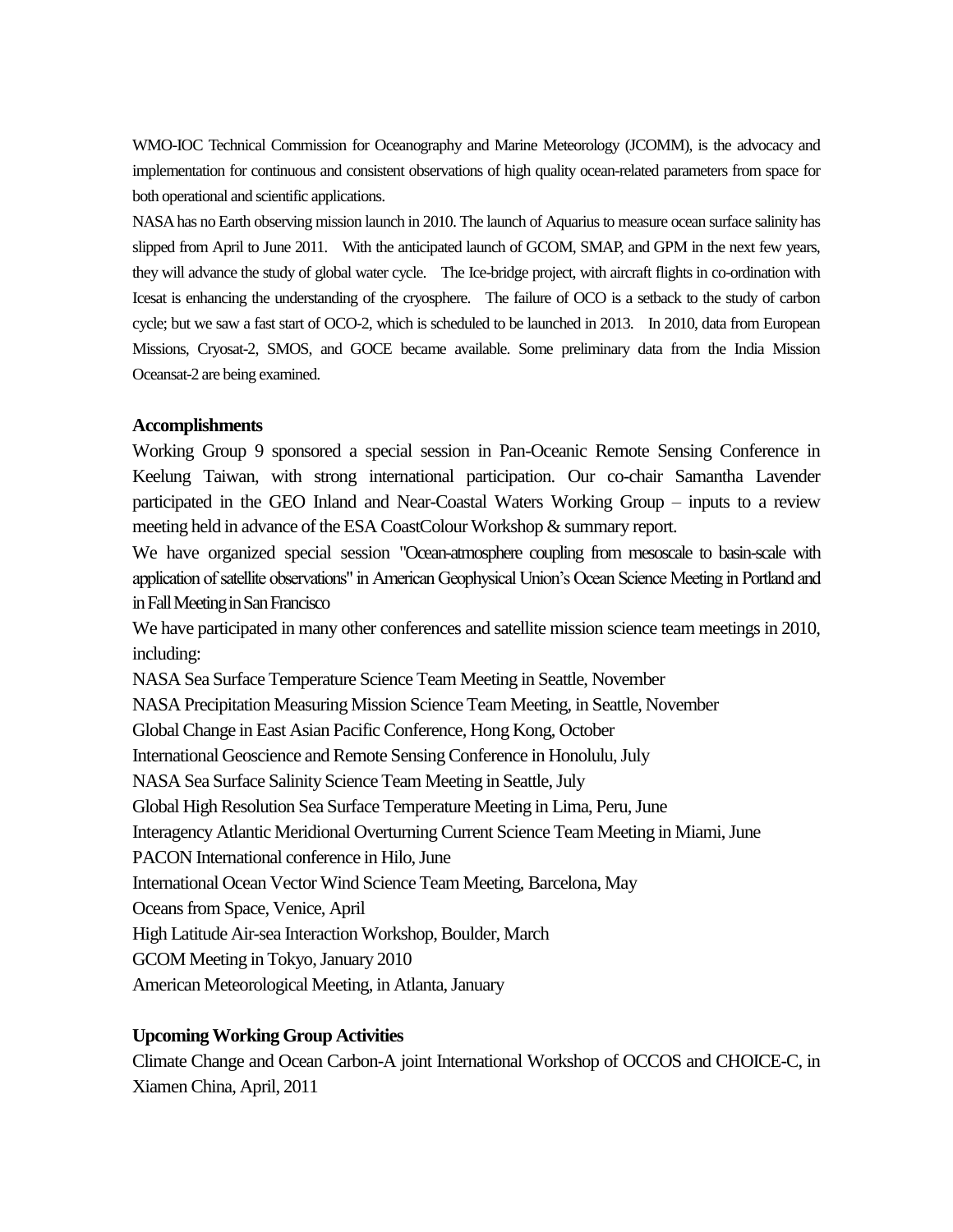Eumetsat Scatterometer Workshop in Darmstadt, Germany, April 2011 34th International Symposium on Remote Sensing Environment, Australia, April 2011 (Participation at session linked to GEO Inland and Near-Coastal Waters Working Group) International Geoscience and Remote Sensing Symposium, Special Invited Session on Wind Stress, in Sendai, Japan, August 2011

#### **WG VIII/10:Cryosphere**

**Chair:**Josefino Comiso (USA) **Co-Chair:** Beata Csatho (USA) **Secretary:** Kohei Cho (Japan)

#### **Status of Science and Technology**

The cryosphere has been one of the key areas of climate change studies because it is expected to provide early signals of global warming as may be attributed to the increasing percentage of greenhouse gases in the atmosphere. The main reason is "ice-albedo feedback" which is associated with the large contrast of the reflectivity of the snow and ice covered surfaces compared to other surfaces that would amplify global signals. Modeling studies have postulated that the amplification can be as high as 3 to 5 times in the Arctic region. Such amplification may already be occurring since the results of analysis of thermal-infrared data have indicated that the surface temperature of snow and ice covered areas in the Northern Hemisphere has been increasing at 3- times the rate of increase of global temperatures in the last 28 years. Concurrently, the area covered by snow, sea ice, and glaciers have been declining at the rate of about 2 to 4% per decade in the Northern Hemisphere. Moreover, the area that gets melted in the Greenland ice sheet has been increasing and mass loss of its outlet glaciers through dynamic processes is accelerating. The most remarkable change, however, is the rapid decline of the perennial sea ice cover. The area covered by perennial ice, which consists mainly of multiyear ice floes that survives the summer, has been observed to be declining at the rate of 12% per decade and reached a dramatically low value in 2007 when the area was almost 40% lower than the average over the last three decades. Remote sensing methods play a critical role in monitoring ongoing changes and in developing better ice sheet models to predict future sea level rise.

In the Southern Hemisphere, observations from satellite data show practically no trend or an opposite trend. The sea ice cover of the Southern Ocean has been shown to be increasing at the rate of about 1% per decade and some cooling, especially at the Antarctic plateau has been observed by satellite microwave and thermal infrared sensors, respectively. Meanwhile, record size icebergs have come out of Ross Ice Shelf, the Ronne Ice Shelf, the Larson Ice Shelf, Pine Island and other shelf regions. New insights are needed including the possible impact of the Ozone Hole on the climate of the region. The continuing role of remote sensing in the study of this phenomenon is undoubtedly critical. The impact of changes in the cryosphere is expected to be profound since it is an important component of the climate system and has been regarded as the heat sink and a prime source of bottom water that is part of the global thermohaline circulation. The sea level equivalent of the Greenland Ice Sheet and Antarctica is about 70 to 80 meters while the glaciers have been the source of drinking water of millions of people located in the vicinity.

Among various satellite remote sensing sensors, passive microwave sensors are arguably the most useful for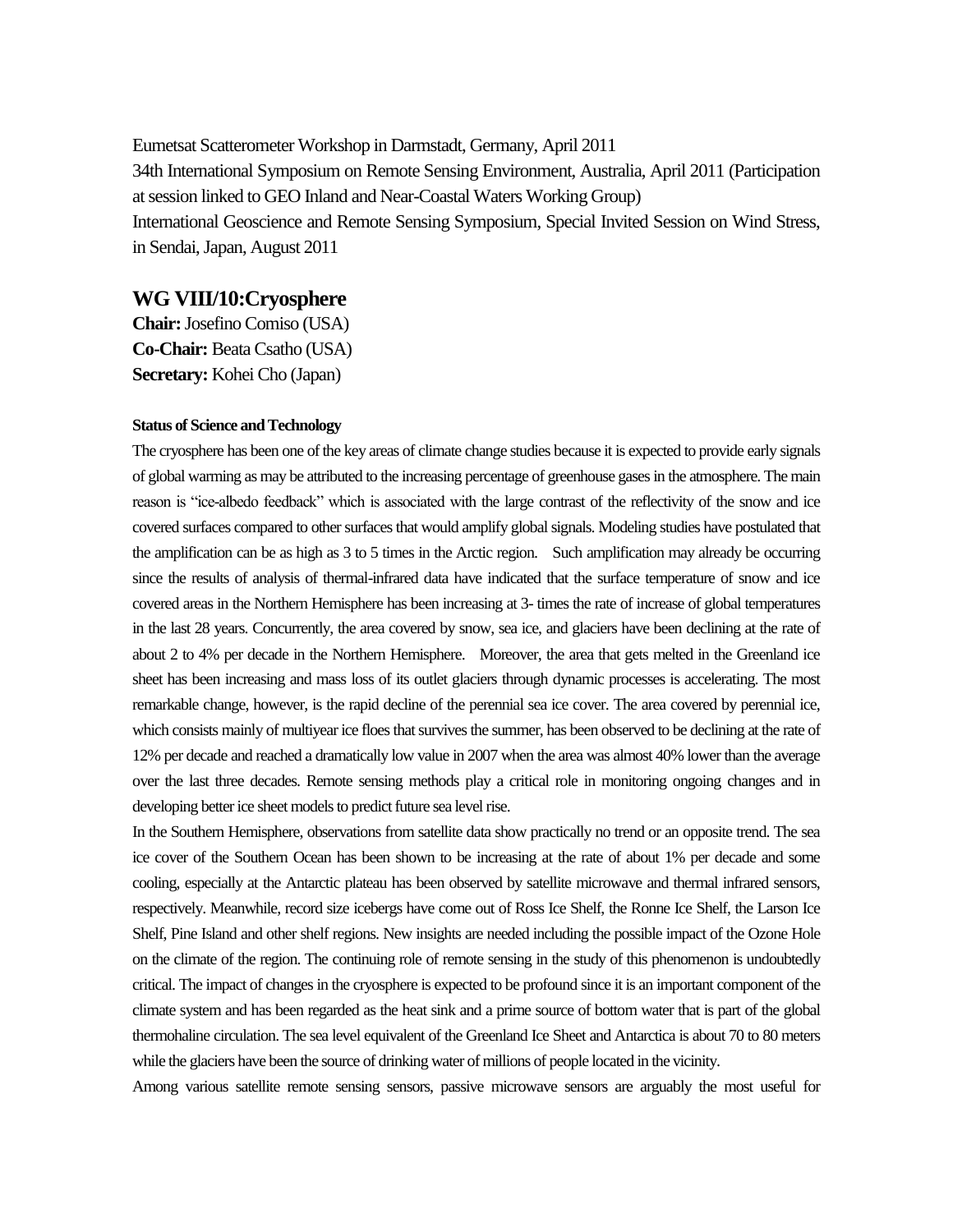cryospheric sciences studies. Data from these sensors have been used extensively for large scale characterization of the sea ice and snow cover including persistence and melt patterns. The data are useful during day/night and almost all weather conditions and for monitoring the distribution of snow and ice at relatively high temporal resolution on global basis. A long time series of the data is now available, starting with the ESMR (1973 to 1976), SMMR (1978 TO 1987), SSM/I (1987 to the present) and AMSR-E (2002) to the present. To ensure continuity of the time series which has been shown to be useful for climate change studies, JAXA is planning to launch the advanced passive microwave sensor AMSR-2, which is similar to AMSR-E) on board GCOM-W1 in 2011. Some members of the working group are involved in developing sea ice algorithms for extracting geophysical parameters from GCOM-W1 data. The relatively long time series for sea ice extent and area has been used for sea ice cover and trend studies. However, we basically do not have similar capabilities for assessing the changes in the thickness. Ice thickness in the Arctic has been determined primarily through the use of submarine upward-looking sonars and although thousands of km of data exist, the transects have been basically random in time and space. Since sea ice is very dynamic, some biases in these measurements are also possible. The situation has been improved through the use of ICESat laser ranging data which measures the freeboard of the ice which can be used to estimate the thickness. The system, however, have had some instrumental problems and measurements could only be made only twice a year, one usually in the month of March and the other in the month of November. Furthermore, the system has been slowly deteriorating and provided the last useful data in 2009. A replacement called ICESat-2 has been approved but date of launch is expected to be after 2015. Meantime, the series is being continued with the launch of the ESA/CryoSat-2 which carries a delay/Doppler radar altimeter which has been claimed to provide more accurate measurements of the ice freeboard than the ICESat laser altimeter. Both CryoSat and ICESat sensors actually complement each other since one provides top of the snow topography and freeboard information while the other provide snow/ice interface freeboard information. All these instruments have good potential applications in other regions of the cryosphere as well. Satellite gravimetry and laser altimetry are the main missions that currently monitor interannual, annual and decadal mass balance of polar ice sheets. Gravity Recovery and Climate Experiment (GRACE) measurements indicate accelerating ice loss from both ice sheets. Repeat coverages using a combination of satellite and airborne laser and radar altimetry, including InSAR and in situ GPS observations has been used for detecting changes in ice sheet surface elevations and ice sheet velocities, needed for investigating the dynamic behavior of outlet glaciers that might trigger rapid ice loss with a warming climate. The ICESat-2 laser system will employ multiple beams of very high pulse repetition frequency photon counting lasers arrayed across track, thus providing unprecedented resolution for topographic mapping and change detection of the cryosphere. Several working group members are participating in the definition of the ICESat-2 mission science goals and design parameters as well is in assessing the potential of the single photon counting laser systems for ice sheet altimetry.

Results from studies of the polar regions using satellite data have been used to define the key objectives of the International Polar Year (IPY) program from 2007 to 2008. The IPY program consisted of detailed in situ observations of the polar regions. Although analyses of the data are still in progress, preliminary results already provide new insights into the changes that have been observed from satellite sensor data.

#### **Accomplishments**